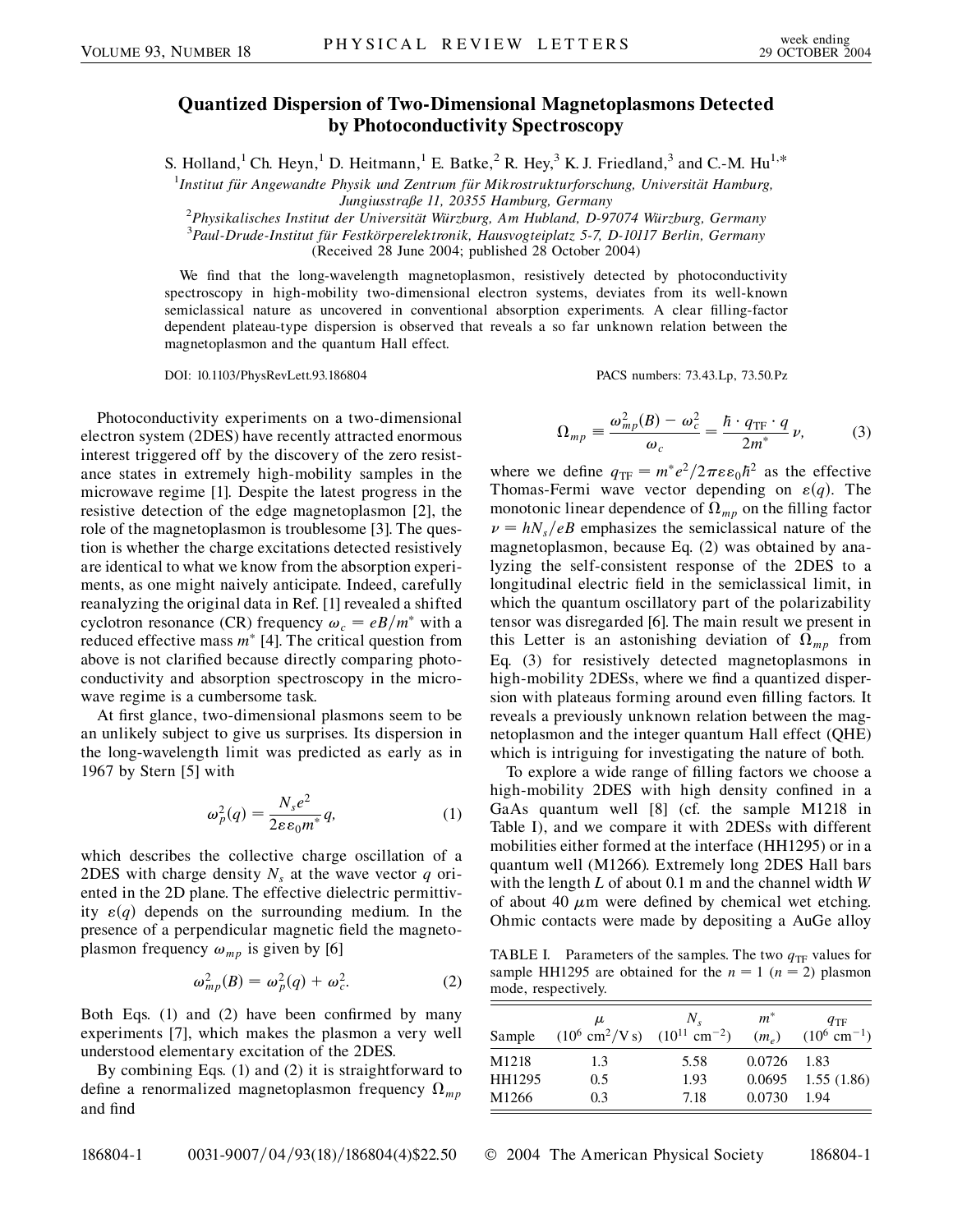followed by annealing. A gold grating coupler with a period of  $a = 1 \mu m$  was fabricated on top of the meandering Hall bar perpendicular to the current path (see Fig. 1), which allows us to couple the 2D plasmon at  $q =$  $2\pi n/a$  ( $n = 1, 2, \ldots$ ) with THz radiation. In this frequency regime, the excitations measured by far-infrared photoconductivity (FIR-PC) and absorption spectroscopy can be directly compared. All data presented in this Letter were measured at 1.8 K in the Faraday geometry. Details of our experimental setup as well as typical resistance traces (with and without FIR) obtained on similar samples in the QHE regime have been published elsewhere [9].

In Fig. 2 we plot and compare FIR-PC (solid curves) and absorption spectra (dotted curves) measured on sample M1218 around  $\nu = 4$  and 6. The dominant resonance at the lower energy is the CR, while the weak resonance at the higher-energy side is the magnetoplasmon at  $q = 2\pi/a = 6.28 \times 10^4$  cm<sup>-1</sup>. Since the sensitivity for FIR-PC depends strongly on the filling factor [9], for better comparison of the excitation energy, which is the focus of this Letter, we normalize the CR and magnetoplasmon in the FIR-PC spectra in Fig. 2 so that they are displayed at the same level of that in the absorption spectra. At the even integer filling factors  $\nu = 4$  and 6, no deviation of the magnetoplasmon energy is found. By increasing (decreasing) the *B* field, the resistively detected magnetoplasmon shifts to higher (lower) energy compared to that in the absorption spectra. No such changes in the CR energy are found, except that the CR line shape shows slight deviations in the higher-energy side.

In Figs. 3(a) and 3(b) we plot the *B*-field dispersions of the charge excitations determined from the absorption and FIR-PC spectra, respectively. In both cases the CR can be well fit (dashed lines) by  $\omega_c = eB/m^*$  with  $m^* =$  $0.0726m<sub>e</sub>$ . Knowing the effective mass, we fit (solid curve) in Fig. 3(a) the dispersion of the magnetoplasmon using Eqs. (1) and (2), and determine  $q_{\text{TF}} = 1.83 \times$  $10^6$  cm<sup>-1</sup>. Similar fitting procedures are performed for other samples and the obtained values for  $m^*$  and  $q_{\text{TF}}$  are summarized in Table I. Equations (1) and (2) capture well the general feature of the magnetoplasmon dispersion except for the nonlocal effect [7], which is responsible for the anticrossing of the magnetoplasmon with the



harmonics of CR (the Bernstein modes). Using the hydrodynamical model [10] taking into account the nonlocal effect and with the same parameters of  $m^*$  and  $q_{TF}$ , the calculated magnetoplasmon dispersions (dotted curves) agree well with that measured by absorption spectroscopy in the whole *B*-field range, in accordance with previous studies [7]. In contrast, compared to the theoretical curves and the absorption data, the magnetoplasmon dispersion measured by FIR-PC spectroscopy shows obvious deviations in Fig. 3(b). Plotted in this scale that covers the entire CR frequency range, the deviation looks small. In fact, it is well beyond the experimental accuracy. However, before we demonstrate it more clearly in Fig. 4 by plotting the renormalized magnetoplasmon frequency  $\Omega_{mp}$  in which the CR frequency is subtracted, let us first check how important the problem is for deviation of the magnetoplasmon energy by studying two questions: why does the semiclassical magnetoplasmon dispersion describe the absorption data so well? And what differs in the FIR-PC experiment?

The answer to the first question lies in the long wavelength of the magnetoplasmons we investigate, for which  $q\ell \ll 1$  at large *B* fields. Here  $\ell = \sqrt{\hbar/eB}$  is the magnetic length. Under this condition influences of quantum [6] and correlation effects [11] on the magnetoplasmon are small. Therefore, deviations of the magnetoplasmon dispersion from the semiclassical prediction as shown in Fig. 3(b) are unexpected and bring us to the second question.



FIG. 1 (color online). Schematic view of the sample structure and bias circuit showing a meandering long Hall bar with Ohmic contacts and a grating coupler.

186804-2 186804-2

FIG. 2 (color online). FIR-PC spectra (solid curves) measured on sample M1218 around (a)  $\nu = 4$  and (b)  $\nu = 6$  in comparison with absorption spectra (dotted curves), displaying  $\nu$ -dependent variations of the magnetoplasmon energy detected in the PC spectra.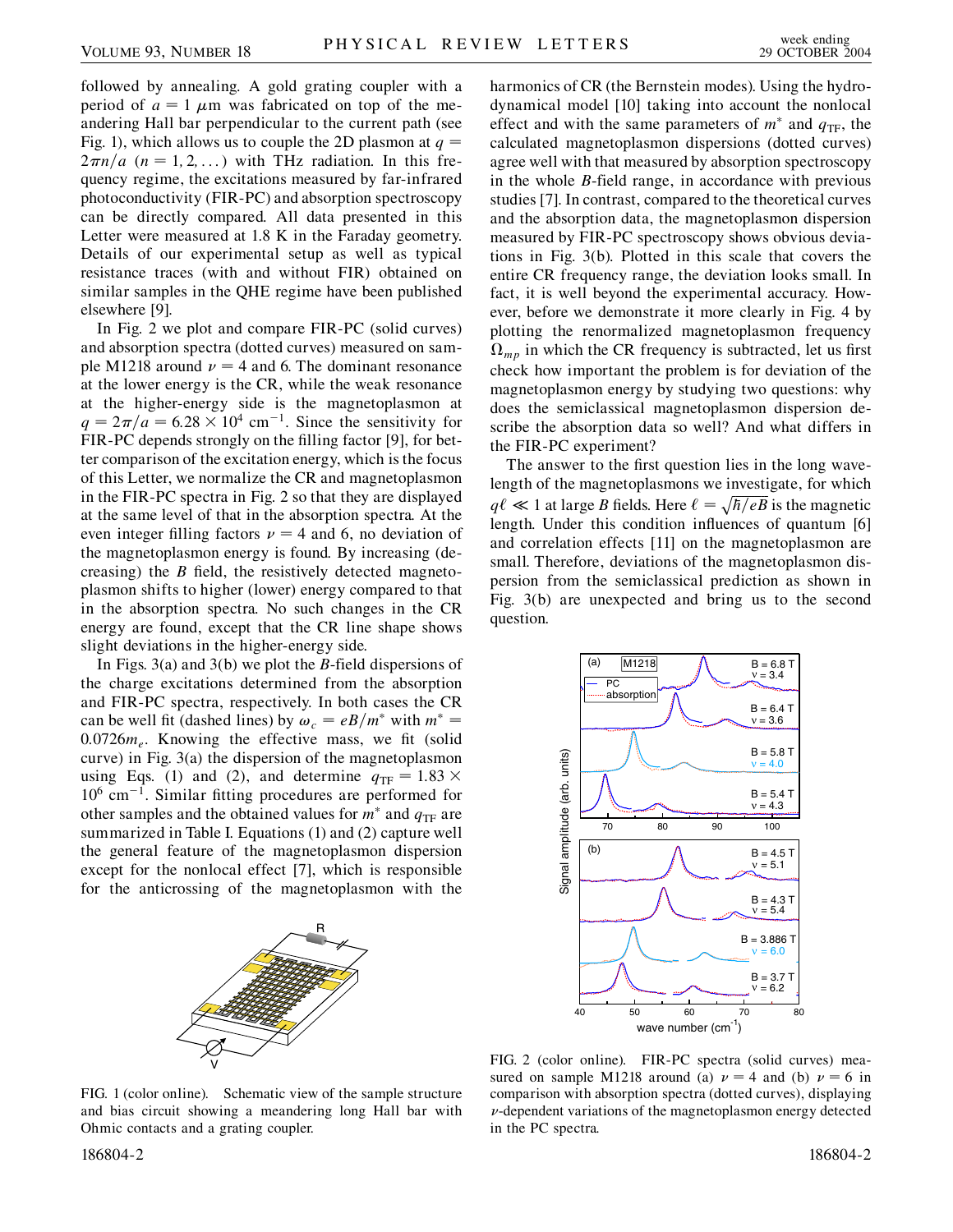

FIG. 3 (color online). *B*-field dispersion of the CR and magnetoplasmons measured in sample M1218 by (a) absorption and (b) FIR-PC spectroscopy. In (a) the CR frequency is fit to the relation  $\omega_c = eB/m^*$  (dashed line), and the magnetoplasmon frequency is fit either to Eq. (2) (solid curve) or by the hydrodynamical model (dotted curve). Theoretical curves in (b) are identical to that plotted in (a).

In the absorption spectroscopy, one detects the elementary excitations by measuring the transmitted radiation, assuming that absorption of photons does not change the properties of the electronic system. On the contrary in the PC experiments, elementary excitations are detected by measuring the photoinduced change of the resistance, which monitors exactly the change of the electronic system caused by absorption of photons. Only if the excited electronic system can reach a steady state characterized with a slightly raised temperature, which is known as the bolometric effect [12], will the same elementary excitation be detected by both the PC and the absorption spectroscopy. The bolometric model breaks down if intense radiation drives the electronic system far beyond equilibrium (as in the microwave PC experiments [1,2,4]), or if the energy relaxation is either spatially inhomogeneous as in the QHE regime [13] or spindependent as in the spin-polarized electronic system [14]. All provide us chances for exploring unique natures of elementary excitations unable to be investigated by conventional absorption spectroscopy.

The relation between the QHE and the resistively detected magnetoplasmon is clearly revealed in Fig. 4 in which we summarize the filling-factor dependence of  $\Omega_{mp}$  resistively measured on all our samples. For comparison, semiclassical predictions for  $\Omega_{mp}$  calculated by Eq. (3) using the parameters of  $m^*$  and  $q_{\text{TF}}$  listed in 186804-3 186804-3



FIG. 4 (color online). Filling-factor dependence of  $\Omega_{mp}$  for the resistively detected magnetoplasmons measured in three different samples. The solid lines are the semiclassical predictions calculated using Eq. (3), which fit exactly to the dispersions measured by the absorption experiments.

Table I are plotted as solid lines. In Fig. 4(a)  $\Omega_{mp}$  measured on sample M1218 with the highest mobility deviates clearly from the semiclassical prediction. Very interestingly, the data show plateaus forming around even filling factors of  $\nu = 4$ , 6, and 8. In Fig. 4(b) we plot  $\Omega_{mp}$  obtained on the sample HH1295 with a smaller density. The grating coupler of this sample has a higher efficiency which allows us to measure the magnetoplasmon modes at  $q = 2\pi n/a$  with  $n = 1$  *and* 2. Both show plateaus in the dispersion around the even filling factors of  $\nu = 2$  and 4. The oscillatory behavior is less obvious in Fig. 4(c) for the sample M1266 which has the lowest mobility.

The results shown in Fig. 4 are astonishingly reminiscent of the celebrated QHE measured by dc magnetotransport [15], where the Hall conductivity equals its semiclassical prediction  $\sigma_H = (e^2/h)\nu$  at even filling factors (if the spin degeneracy is not lifted), with plateaus forming around them. Decades after its discovery, consensus for QHE has been established for the coexistence of the compressible and incompressible strips [15]. But confusion or controversy remains regarding where the current flows in a Hall bar [16]. Dynamic properties are very helpful for understanding the physics of QHE; however, investigations have so far been focused on the edge magnetoplasmon mode that has the one-dimensional character with energy much smaller than the cyclotron energy [17]. Deviations of the long-wavelength high-energy magnetoplasmon mode exhibiting quantized features in